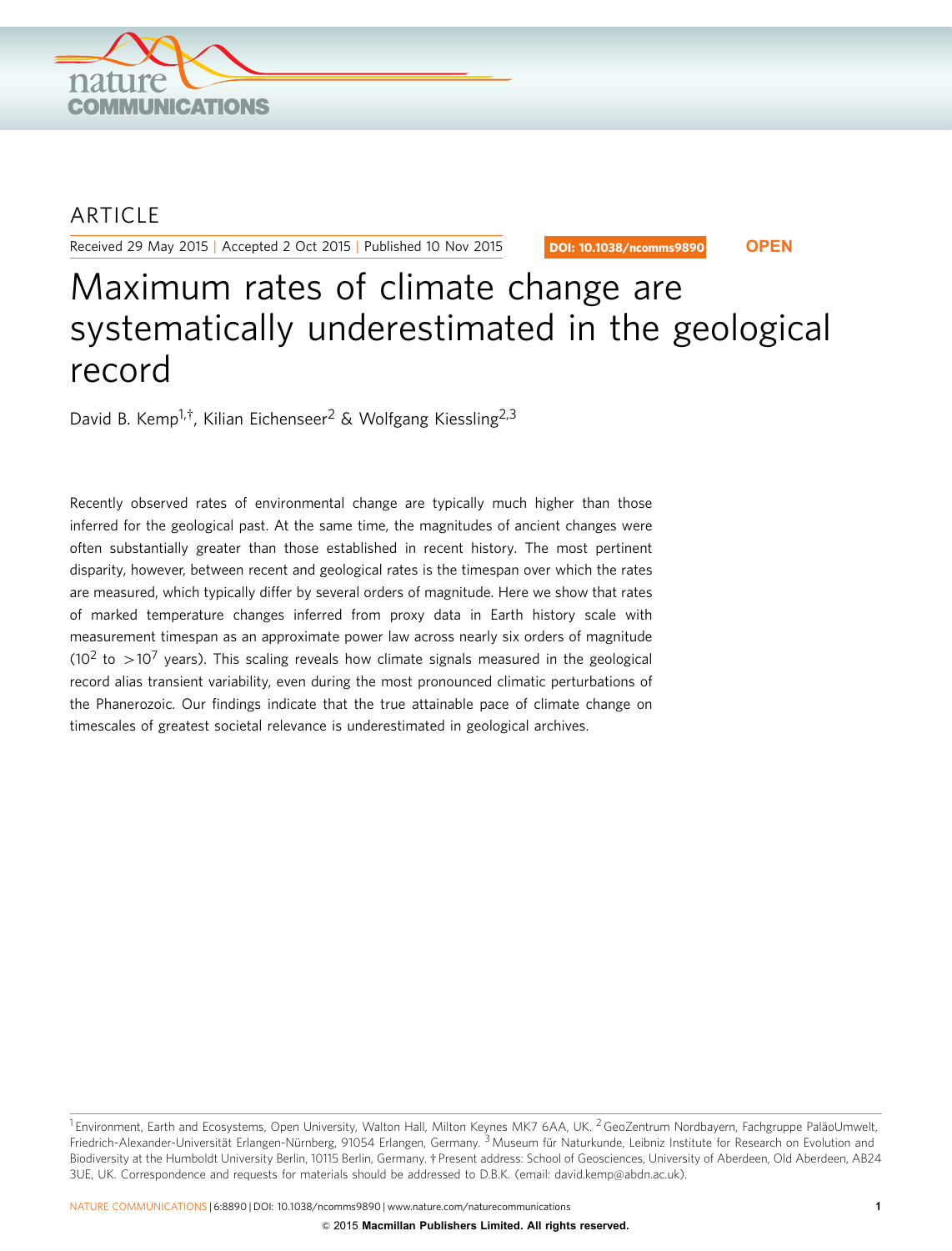he geological record of past climatic and biological change provides important insights into the responses of the Earth system to large-scale environmental perturbations, and hence the likely responses of the Earth to anthropogenic climate change<sup>1,2</sup>. Consequently, extreme events such as the Palaeocene–Eocene thermal maximum (PETM,  $\sim$  56 million years ago, Myr ago) and Permian–Triassic boundary ( $\sim$  252 Myr ago) have been contextualized through comparisons of calculated rates of temperature change to observed and projected modern rates $3-5$ . The Permian–Triassic boundary represents the most significant global warming of the Phanerozoic, when Earth's largest mass extinction was accompanied by an increase in tropical sea surface temperature (SST) of  $\sim$  15 °C over an interval of nearly 1 Myr ([ref. 6](#page-5-0)). Recent high precision U–Pb dating suggests that  $\sim$  10 °C of surface ocean warming occurred over a timespan of  $\sim 60$  kyr ([ref. 7\)](#page-5-0), that is, a rate of  $\sim 1.7 \times 10^{-4}$  °C per year. In a modern day context, this local rate is  $\sim$  42 times lower than the global surface ocean warming of  $0.35\,^{\circ}\text{C}$  over the past 50 years<sup>8</sup>. Similarly, through the PETM, a global surface ocean warming of  $\sim$  6 °C over 5–20 kyr [\(refs 3,4,9–11](#page-5-0)) has been linked to a pronounced perturbation of the global carbon cycle, and suggests a warming rate at least six times slower than modern.

Determining the pace and magnitude of ancient climate change is reliant on the accuracy and validity of palaeotemperature proxies, the accuracy of dating methods and the fidelity of the stratigraphic record for recording climate<sup>9,12</sup>. These considerations temper the ability to compare directly ancient and modern rates of change<sup>1</sup>. Nevertheless, the clearest disparity between recent and geological assessments of climate change is the attainable temporal resolution at which changes can be identified and rates determined. A compilation of 194 published oceanic and continental temperature changes spanning the Ordovician period (476 Myr ago) to the present provides a holistic picture of the attainable magnitude and rate of both warming and cooling episodes through Earth history across a range of measurement timespans. We demonstrate that magnitudes and rates of geological temperature changes in this compilation exhibit power law scaling with timespan, emphasising how geological data alias short-term climate variability. Consequently, the true attainable pace of ancient climate change may be commonly underestimated, compromising our understanding of the relative pace (and severity) of both ancient and recent climate change.

### Results

Compilation. Our data compilation consists of directly quoted temperature changes representative of the most significant changes in the studied records ([Fig. 1](#page-2-0), see Methods. Full data listing in Supplementary Data 1). The data underline the nearunprecedented rapidity of recent, directly observed temperature change. Geological rates from individual, localized records only rarely exceeded globally integrated (land and ocean) rates of change determined over the last  $150$  years<sup>[8,13,14](#page-5-0)</sup> (mean  $\sim$  0.012 °C per year, [Fig. 1](#page-2-0)). The few geological examples with higher rates are all from the Holocene where measuring timespans of  $<$  500 years can be achieved.

Scaling statistics. Regressed against measurement timespan, the magnitudes of recorded temperature changes scale positively with timespan  $(T, Fig. 1a)$  $(T, Fig. 1a)$ , while rates of change  $(R)$  exhibit a negative power law scaling with timespan of the form  $R \sim T^a$  [\(Fig. 1b](#page-2-0)). Warming/cooling rates from geological oceanic and continental data exhibit a power law exponent a of  $-0.90 \pm 0.03$  (2 s.e.) across timespans from  $10^2$  to  $> 10^7$  years [\(Fig. 1b](#page-2-0),  $-0.90 \pm 0.03$ and  $-0.85 \pm 0.07$  in oceanic and continental data, respectively).

Data associated with several well-known, large-scale climate system perturbations (including the PETM and Permian–Triassic boundary events) are above the regression line and display a similar scaling trend to the rest of the data  $(-0.83 \pm 0.07,$ [Fig. 1b\)](#page-2-0). Regressing the primary variable of magnitude, rather than rate, against timespan avoids the spurious correlation issue inherent in regression analysis using variables that share a com-mon quantity<sup>[15](#page-5-0)</sup> ([Fig. 1a;](#page-2-0) see also Methods). This yields a slope of  $0.10 \pm 0.03$  (that is,  $-0.90 + 1$ ) as expected, thus confirming the scaling observed from the timespan versus rate analysis [\(Fig. 1a](#page-2-0)). Spearman's rank correlation analysis of the relationship between timespan and magnitude in the combined oceanic and continental geological data yields a coefficient of  $\rho = 0.47$  with a P value  $\lt 1 \times 10^{-11}$  (see Methods,  $\rho = 0.45$  and  $\rho = 0.57$ , with P values of  $\lt 6 \times 10^{-9}$  and  $\lt 6 \times 10^{-4}$  in the oceanic and continental data, respectively). For the selected events in [Fig. 1a](#page-2-0) a correlation is also apparent, with  $\rho = 0.83$  and P value  $= 0.016$ .

Error modelling. To further assess the robustness of the observed scaling we conducted a Monte Carlo analysis to investigate the effects of uncertainty in the compilation data (see Methods). The key sources of uncertainty are calibration and analytical errors of the proxies, and dating inaccuracies. We generated 10,000 versions of the compilation with randomly applied magnitude errors of  $\pm 4$  °C (2 $\sigma$ ) and timespan errors of  $\pm 50$ % (2 $\sigma$ ). These errors likely exceed the true uncertainty in the magnitude and timespan estimates of the compilation, and hence permit a conservative appraisal of the robustness of the scaling (see Methods). Correlation analysis indicates that P values for the relationship between timespan and magnitude are  $< 0.01$  in over 99.9% of simulations of the combined ocean and continental data, with the mean slope  $0.09 \pm 0.03$  (2 $\sigma$ ). The mean slope defining the scaling between timespan and rate in our simulations is  $-0.91 \pm 0.03$  (see also Methods). Therefore, reasonable uncertainties in both proxies and timespans are unlikely to affect the scaling relationship we observe.

### **Discussion**

The scaling relationship predicts that for every 10-fold increase in measurement timespan, there is an approximately 8-fold decrease in the recorded rate of temperature change. The logical explanation for this scaling is that climate change does not proceed in a linear, monotonic manner, but is instead characterized by transient stasis and reversals, even during episodes of extreme warming. Similar explanations have been put forward for observed timespan-dependent scaling in other Earth system processes, notably sedimentation rates<sup>[16](#page-5-0)</sup> and evolution<sup>[17](#page-5-0)</sup>. Geological temperature changes defined at typically centennial to multimillennial timespans cannot capture the full variance of the climate system operative at shorter timescales $^{18,19}$ ; aliasing variability that is readily apparent from higher resolution and more recent records $^{20}$  $^{20}$  $^{20}$ .

The validity of this hypothesis and the veracity of the inferred power law is intuitive, based on the demonstrable power law-like behaviour of the climate system on decadal to million year scales<sup>[18,19,21,22](#page-5-0)</sup> ([Fig. 2\)](#page-3-0). Over these timespans, the spectral energy (S) of climate scales with frequency (f) such that  $S \sim f^{-\beta}$ , where  $\beta$ is the spectral exponent<sup>[18,19,21,22](#page-5-0)</sup>. Systems with spectral power law scaling imply self-affinity and have the property that the expected difference (magnitude) between two points  $(\Delta x)$  scales with time via  $\Delta x \sim T^h$ , where h is the Hausdorff measure<sup>[23](#page-5-0)</sup>. The rate of change versus timespan hence scales as  $R \sim T^{h-1}$  (that is  $a = h-1$ ; [ref. 23](#page-5-0)). The spectral exponent of the system and the Hausdorff measure are related, for  $1 < \beta < 3$ , by  $\beta \sim 2 h + 1$  ([ref. 23\)](#page-5-0). Thus,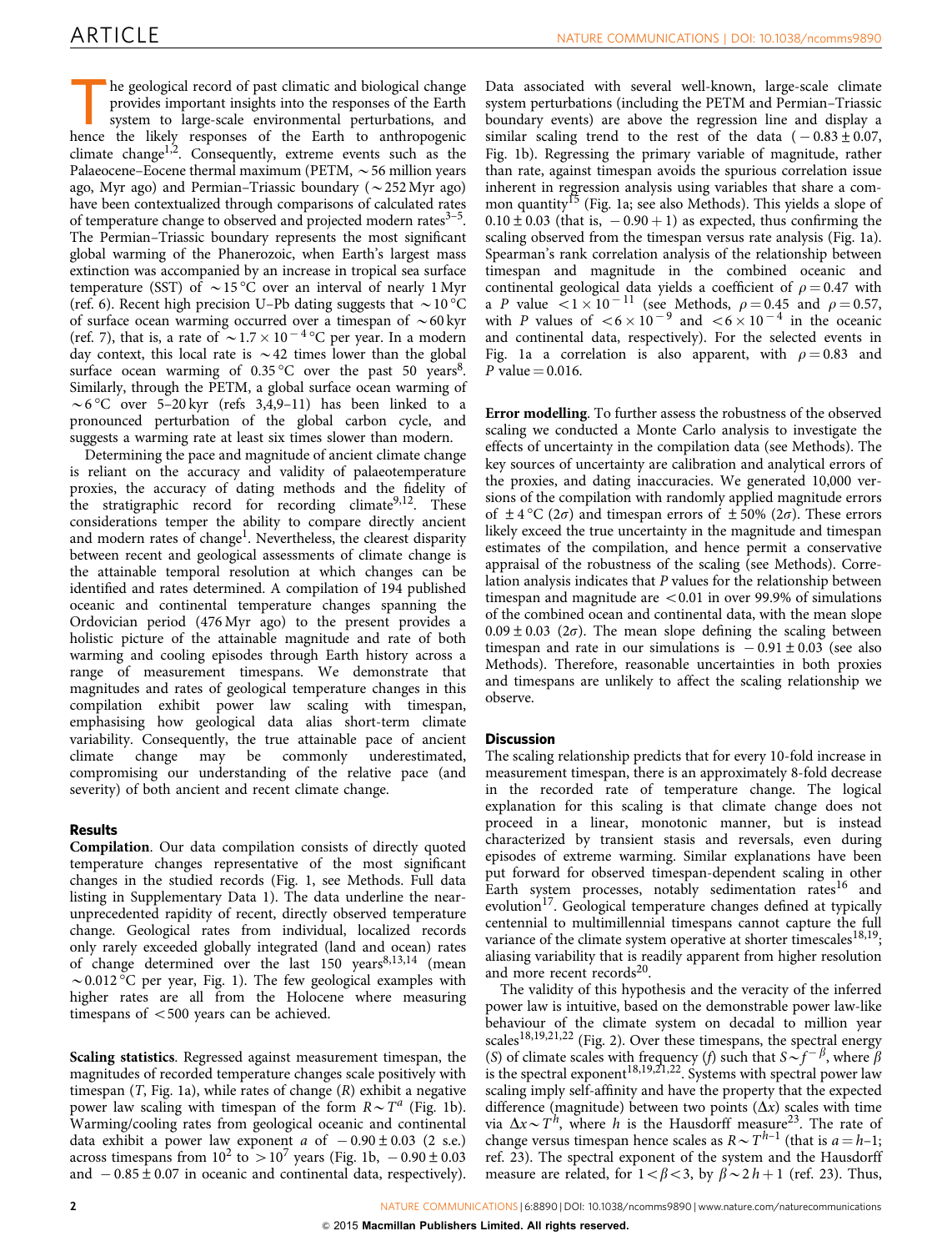<span id="page-2-0"></span>

Timespan (year)

Figure 1 | Magnitudes and rates of geological and recent temperature changes plotted against measurement timespan. (a) Magnitudes of published oceanic, continental (cont.) and recent temperature changes. Black line is the linear regression slope through the combined ocean and continental geological data (0.10). Dashed lines define the 95% uncertainty envelope of the scaling relationship based on our Monte Carlo error analysis (that is,  $0.09 \pm 0.03$ , see main text and Methods). Data associated with well-known warming events are highlighted in orange:  $B/A = B$ ølling-Allerød warming  $(\sim$ 13.7 kyr), H = Last Glacial Maximum-Holocene transition  $(\sim$ 11.7 kyr), P/E = Paleocene-Eocene thermal maximum ( $\sim$ 56 Myr ago), 1b = early Albian OAE1b (~110 Myr ago), eT = early Toarcian (~182 Myr ago), T/J = Triassic-Jurassic boundary (~201 Myr ago), P/Tr = Permian-Triassic boundary  $(\sim$  252 Myr ago). The two points for the P/Tr (a,b) are from [refs. 6,7,](#page-5-0) respectively, discussed in Introduction. (b) Data plotted as rates of temperature change against timespan, highlighting negative power law relationship in continental and oceanic data. The scaling relationship of the combined ocean and continental geological data is -0.90 (black line). As in a, dashed black lines define the 95% uncertainty envelope derived from our Monte Carlo error analysis ( $-0.91 \pm 0.03$ ). See Supplementary Data 1 for full data listing.

the observed scaling of rates with timespan of  $\sim -0.90$  is the expected product of a climate system with  $\beta \sim 1.20$ . This is within the range previously documented for climatic variability inferred from deep sea, surface ocean and atmospheric proxies  $(0.8 < \beta < 2)^{18,19,21}$ . Our results emphasize that even if the geological record were to record climate perfectly, without bias

or error, we should generally observe slower rates of change over longer measurement timespans.

As our compilation is dominated by low- to mid-latitude SST data, we test whether the scaling of SSTs in our compilation is representative of the climate system by comparing our data with the timespan-dependant scaling of more than 1.6 million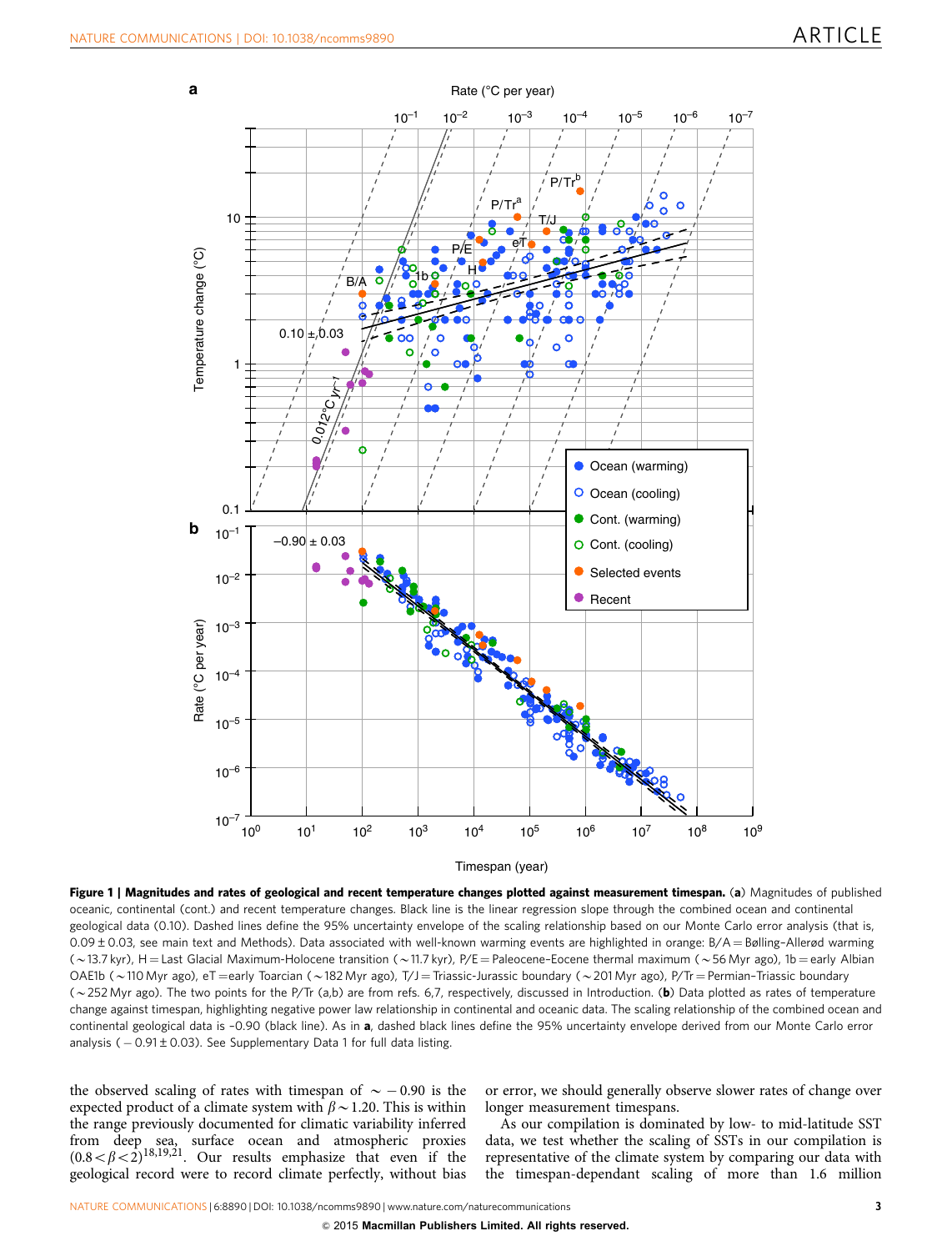<span id="page-3-0"></span>

Figure 2 | Magnitudes of sea surface and polar temperature changes. Timespan-dependence of sea surface temperature (SST) change is plotted along with maximum magnitudes (heavy black line, see Methods), not including the extreme values of the Permian–Triassic boundary event (orange points). The coloured cluster density plot shows the distribution of >1.6 million temperature changes calculated from an ensemble of 27 single-site SST records, binned into 0.5 - 0.05 log bins (see Methods and Supplementary Table 1). Also shown are maximum magnitudes of temperature changes from the ensemble (grey line) and the Antarctica Dome-C ([ref. 24\)](#page-5-0) and Greenland GISP2 ([ref. 25](#page-5-0)) temperature records (red dashed lines).

temperature changes in an ensemble of 27 single-site multiproxy SST records spanning the past  $\sim$  13 Myr (Fig. 2; see Methods and Supplementary Table 1). We find a broad match between the two data sets, with maximum magnitudes of SST change in our compilation tracking the maxima attained in the ensembled empirical records, particularly between  $10^2$  and  $\sim$  10<sup>5</sup> years (the extreme magnitudes of the Permian–Triassic boundary event notwithstanding, Fig. 2). Between timespans of  $10^2$  and  $\sim 10^4$ years, maximum SST magnitudes in our compilation follow closely the scaling of maximum magnitudes in the ensembled SST records (Fig. 2), with  $h \sim 0.16$ , implying a  $\beta$  of 1.32. This estimate is close to the known average spectral scaling exponent of the climatic continuum inferred from low latitude SST records over the same timespan range (1.29, [ref. 19](#page-5-0)). For comparison, the maximum magnitudes of atmospheric temperature changes from polar latitudes $24,25$  (not included in our compilation) have higher values, and exhibit distinct scaling patterns (Fig. 2, see also [ref. 19](#page-5-0)). Within our compilation, data are from latitudes  ${<}66^{\circ}$ , and the correlation between SST magnitude and latitude/palaeolatitude is not significant ( $\rho = 0.14$ , P value  $= 0.11$ , see also Supplementary Fig. 1a). The scaling is thus not influenced by known latitudinal controls on climate energy distribution<sup>19</sup>.

Taken together, our observations support the inferences that: (1) the data in our compilation are representative of the low to mid-latitude climate system at large; (2) maximum magnitudes/ rates of change in our compilation are broadly representative of the attainable limits of this system; and (3) the data and observed

scaling are not influenced significantly by biases resulting from compiling data from multiple proxies, locations, ages, background climate states and depositional environments.

Analysis and discussion of geological and recent climate variability has hitherto failed to acknowledge timespan-dependent scaling as a first order control on the observable magnitude and rate of climate change. This has consequences for accurately assessing the impacts of climate change on life. For example, the niche evolution of vertebrates, inferred from ancestor–descendant comparisons over millions of years, has been contrasted with projected rates of climate change in this century to conclude that the rate of warming exceeds the adaptive potential of animals by orders of magnitude[26.](#page-5-0) Our work indicates instead that geological episodes of climatic or evolutionary change likely fail to capture the true pace of changes on timescales of most relevance for understanding the impact of similar changes today. Implicitly, our findings also mean that caution must be exercised when describing recent temperature changes as unprecedented in the context of geological rates. If rates of change are to be meaningfully interpreted, then the measurement timespan must be explicitly specified.

Our inferences extend to several of the most pronounced geological climate change events in the Phanerozoic [\(Fig. 1](#page-2-0)). Taking into account timespan-dependent scaling, warming rates through intervals such as the Permian–Triassic boundary and the PETM likely exceeded current rates on decadal timescales, at least intermittently [\(Fig. 3](#page-4-0)). Warming across the Permian–Triassic boundary stands out as the most significant temperature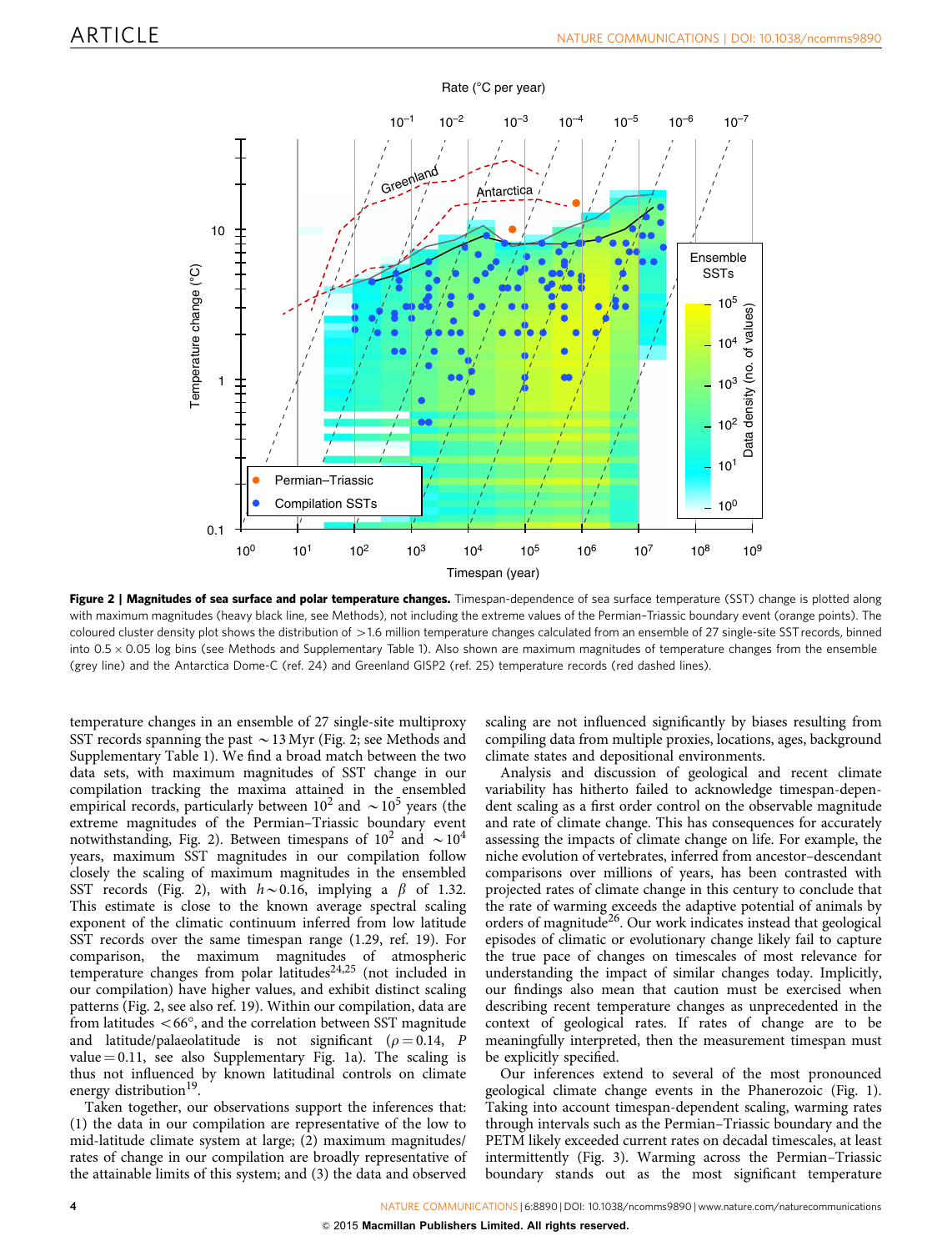<span id="page-4-0"></span>

Figure 3 | Timespan-corrected climate change rates. Rates were standardized by removing the pervasive timespan-dependent scaling trend in the compilation of continental (cont.) and oceanic data (slope  $=$  -0.90; [Fig. 1\)](#page-2-0) and normalizing to the mean rate at timespans between 1,000 and 2,000 years (dashed line). This timespan range represents the maximum temporal resolution likely achievable in most palaeoclimate records (see Methods and [ref. 12\)](#page-5-0). The normalization emphasizes how the fastest rates of geological climate change were likely attained across the Permian-Triassic boundary event (P/Tr<sup>a</sup> and P/Tr<sup>b</sup>,  $\sim$  252 Myr ago, see also Supplementary Fig. 1b).

change of the past  $\sim$  0.5 billion years [\(Figs 2 and 3,](#page-3-0) see also Supplementary Fig. 1b). The abundance of accompanying evidence for biotic crises and other palaeoenvironmental changes during these extreme events<sup>[2,6,11,27](#page-5-0)</sup> emphasizes how transient stasis and reversals in long-term temperature trends do not preclude the reality of large-scale climate change with lasting environmental impact, either in the geological past or today.

### Methods

Data compilation. Our compilation comprises 194 temperature changes and associated timespans taken from 93 publications in the peer reviewed scientific literature (see Supplementary Data 1 for full data set). These changes are quoted in the text of the published works, with timespan data either also quoted or derived from figures or additional references (Supplementary Data 1). The data in the compilation are assumed to be representative of the most relevant climatic changes in a given record and of sufficient significance to the scope of the published work to be worthy of quoting. The temperature changes that our compilation provides are not necessarily representative of global changes. Rather, the data are representative of local palaeoclimatic records, which serve as the only empirical archive of Earth's climatic evolution. SST data dominate the literature and the compilation (132 data points). We did not include polar temperature records owing to the demonstrable higher magnitudes of polar atmospheric temperature change<sup>[19,22](#page-5-0)</sup> (see also [Fig. 2](#page-3-0)). However, 31 terrestrial temperature changes were included to evaluate consistency in the scaling of oceanic and continental data ([Fig. 1\)](#page-2-0). Nine data points are of recent temperature changes that have been directly observed over the last  $<$  150 years, and are global averages.

Inescapable biases in our compilation include an age-dependence on timespan, because timespans cannot exceed twice the median age of a succession. Equally, timespan is dependent on dating method. Milankovitch dating offers the highest resolving power in records lacking radiocarbon control (that is, any record older than  $\sim$  50 kyr) but is likely incapable of providing precision of  $<$  1,000 years<sup>[12](#page-5-0)</sup>. Similarly, palaeoproxies have errors typically  $>$  1 °C [\(refs 28–30](#page-5-0)). The broad match between the scaling of maximum SST changes in our compilation and the ensembled pattern of SST changes of the past  $\sim$  13 Myr (which have age models based primarily on Milankovitch dating) suggest that any biases related to age or dating control do not affect the veracity of our inferences, which is also supported by our Monte Carlo error analysis.

Ensemble data. Low and mid latitude, multiproxy SST data spanning the past  $\sim$  13 Myr were compiled from 27 individual records from 20 separate, globally distributed ocean drilling sites. SST data were compiled using the published

proxy temperature calibrations and age models as indicated in Supplementary Table 1.

Data analysis. Scaling statistics (slopes) were conducted using least squares regression of log-transformed data. Standard error of the slopes in the raw data were calculated using a bootstrap approach (random sampling with replacement) with 10,000 iterations. Hypothesis testing was based on non-parametric correlation tests (Spearman's  $\rho$ ), because all of the timespan data and most of the magnitude data are significantly not normally distributed even after log transformation (Shapiro–Wilk test). The quoted  $P$  values represent the probability of correlation coefficients at least as high as calculated arising by chance if no correlation existed. As outlined in the main text, our statistical analyses specifically tested the scaling of magnitude with timespan owing to the spurious correlation that arises when investigating the relationship between timespan and rate[15](#page-5-0). Taking the actual timespans but randomly shuffling the associated magnitude data produces a significant correlation ( $P$  value < 0.05) between timespan and calculated rate in 100% of 10,000 trials (mean  $\rho$  of  $-0.98$ ). Conversely, 4.84% of trials yielded significant P values in the regression analysis of timespan and magnitude (mean  $\rho$  of 0).

The sensitivity of the scaling relationship between timespan and magnitude of temperature change to errors was tested using a Monte Carlo approach. 10,000 versions of our compilation were created with randomly applied normally distributed timespan errors of  $\pm 50\%$  (2 $\sigma$ ), and normally distributed magnitude errors of  $\pm 4$  °C (2 $\sigma$ ). Our compilation is dominated by O-isotope, TEX<sub>86</sub>, alkenone and Mg/Ca proxies (153 data points), which have typical errors of  $\leq$  4 °C [\(refs 1,28–30\)](#page-5-0). Our modelled errors likely exceed the magnitude uncertainties in the records we studied because we are interested only in relative changes in temperature within individual records rather than the absolute temperatures. In our approach, magnitude trends can change sign after addition of errors (that is, warming becomes cooling). Tests using a routine that ignored trend reversals caused by the addition of errors ('rejection sampling') demonstrated that the combined oceanic and continental data have  $\overline{P}$  values of  $\lt$  0.01 in a fractionally lower proportion of simulations (99.92% versus 99.99%). Issues of stratigraphic incompleteness are unlikely to impact timespan estimates unless the timespan is defined through a cumulative dating method such as astronomical cycle calibration, where missing cycles lead to an underestimation of true timespan. Errors of the size we use here for Monte Carlo analysis are nevertheless unlikely to result from incompleteness. Indeed, tests using much larger timespan errors of  $\pm$  70% (2 $\sigma$ ) still yielded significant P values (P value < 0.01) in >99% of simulations (simulations with timespans that become negative after error addition are rejected). The mean Spearman's  $\rho$  coefficient describing the correlation between timespan and magnitude in our 10,000 simulations for the combined ocean and continental data is  $0.37 \pm 0.09$  (2 $\sigma$ ). Analysis of separate continental and